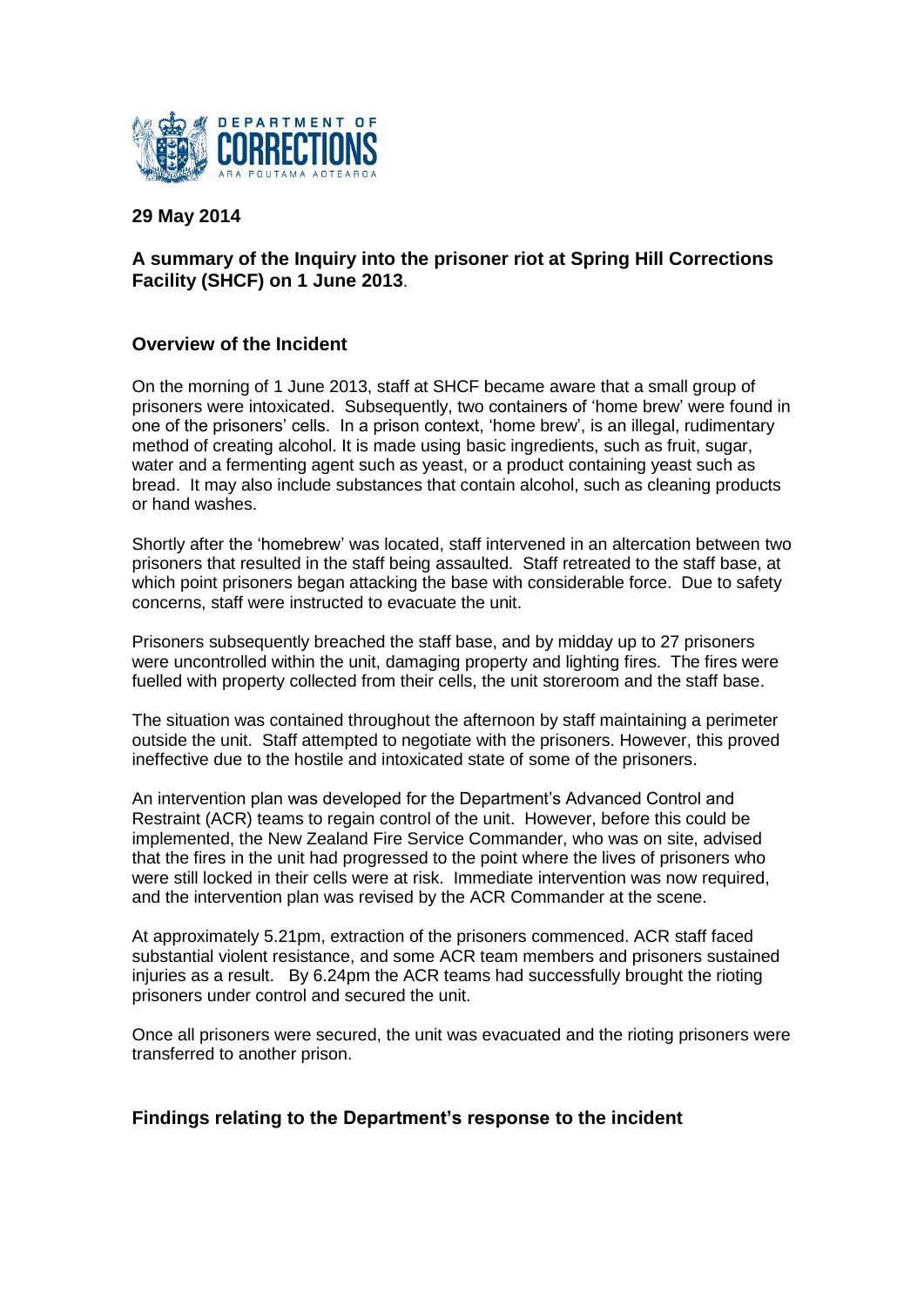Overall, the Department's response to the incident was considered to have been extremely well managed. Individual staff members demonstrated courage and bravery under very difficult conditions.

Following emergency alerts, staff responded in an appropriate manner; they attempted to contain the situation, negotiate with the prisoners, and then progressed to an emergency response as events escalated. Despite the serious nature of the incident, effective staff training and collaborative working across multiple agencies enabled the Department to contain the risk of serious harm.

The ACR response to the incident is considered to have been exemplary, and they were highly effective in regaining control of the unit in extremely difficult circumstances. The ACR equipment was generally effective and performed as required.

## **Findings relating to the cause(s) of the incident**

The Inquiry has concluded that the immediate cause of the riot was as a result of the actions of certain prisoners in the unit on the morning of 1 June 2013. Two key triggers have been identified; the availability and consumption of 'home brew' by prisoners, and the fighting between prisoners which led to the responding staff being assaulted.

Based on the Cumulative Effect Model, the inquiry also concluded that a number of other factors contributed to the circumstances in which the riot occurred. These factors included the ability of prisoners to accumulate fruit and to have access to alcoholbased hand sanitisers. There were also aspects of the design of the prison and the way in which unmotivated, difficult and disruptive prisoners who were predominately gang-affiliated were being managed that may have contributed to the incident.

None of these contributing factors alone can account for what happened, but the combination and alignment of all of these factors created the pre-conditions in which the riot was able, and more likely, to occur. However, the ultimate responsibility for the violence, damage and destruction caused during the riot lies with the actions and decisions of the prisoners directly involved.

#### **Recommendations and remedial actions**

The recommendations from the inquiry include:

- Taking measures to reduce prisoners' ability to make fermented fruit-based concoctions into home-brew, including limiting the amount of fruit that prisoners can access
- Ensuring that hand sanitisers and cleaning products used in prisons are alcohol-free
- Reducing the numbers of high security prisoners held at SHCF and Northland Regional Corrections Facility (NRCF)
- Reviewing the management of high security prisoners
- A range of enhancements to the design and security of prison facilities, especially related to staff safety
- Reviewing the practice of the rolling two hour unlock regime at SHCF which although meeting minimum entitlements saw prisoners with unruly behaviour locked in their cells for periods of more than 24 hours, and ensuring that it is not replicated at other prisons